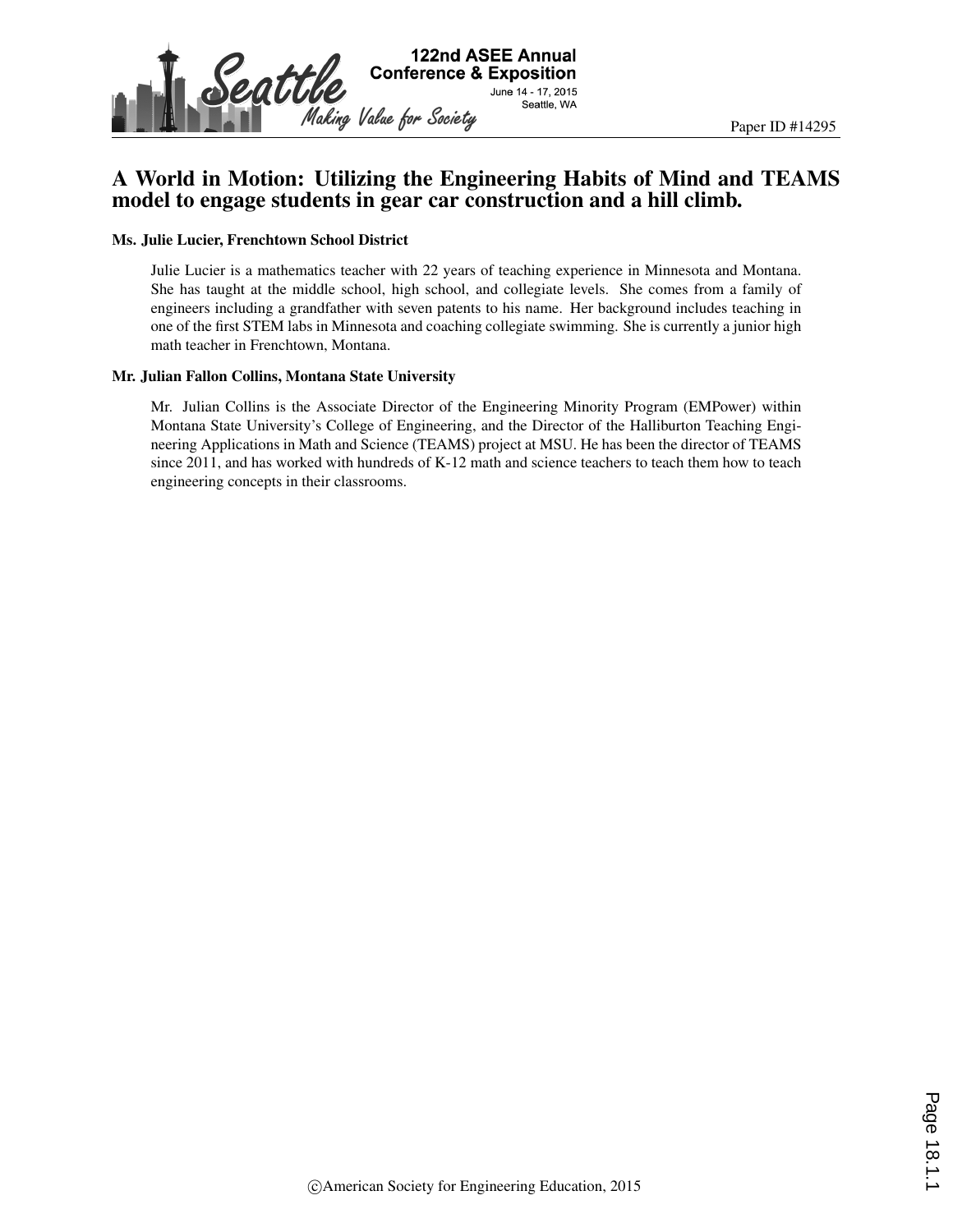2015 Annual ASEE K-12 Workshop on Engineering Education *"Authentic Engineering: Representing & Emphasizing the E in STEM"* Presented by Dassault Systems

> Saturday, June 13, 2015 8:00 A.M. – 5:00 P.M. Sheraton Seattle | Seattle | WA

Please complete this form, save it as a PDF file *only* and upload it through the ASEE Paper Management system as shown in the K12 Workshop Presenter's Kit.

All notifications will be by email from the ASEE Paper Management system. NOTE: To ensure that emails are not obstructed by spam blockers, please make sure to WHITELIST the email addresses: monolith@asee.org and conferences@asee.org and s.harrington-hurd@asee.org.

Direct questions to Stephanie Harrington-Hurd, ASEE K-12 Activities Manager, at s.harringtonhurd@asee.org. Additional workshop details are available at: http://www.asee.org/K12Workshop. Thank you!

> **Deadline Friday, January 23, 2015 by 5:00PM EST** *Presenters will be notified of acceptance status by March 14. Late submissions will not be accepted. Advanced Workshop Registration will open December 6, 2013.*

### **SUBMISSION INFORMATION**

Provide the first and last name of each presenter, including affiliations. If there is more than one presenter, designate one person as the organizer and provide only that person's contact information. The organizer is responsible for communicating to co-presenters.

Number of Presenters: 2

Presenter Name(s):

- 1) Last CollinsFirst Julian Affiliation Montana State University
- 2) Last Lucier First Julie Affiliation Frenchtown, Montana School District
- 3) Last First Affiliation

Contact Person's Name: Julie Lucier

Contact Person's Email: julie.lucier@ftsd.org

Contact Person's Phone: 218-290-4117

Contact Person's Alternate Phone: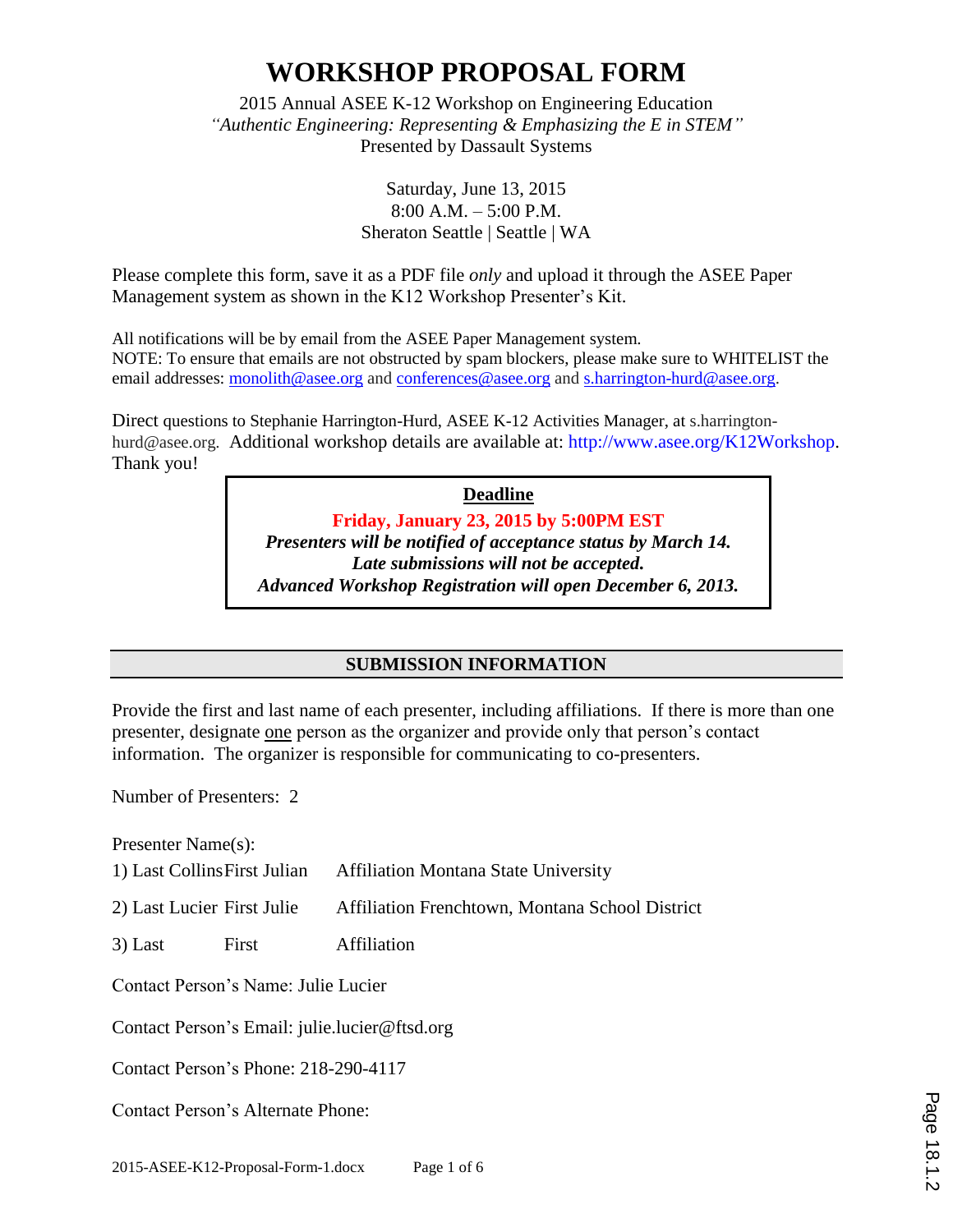2015 Annual ASEE K-12 Workshop on Engineering Education *"Authentic Engineering: Representing & Emphasizing the E in STEM"* Presented by Dassault Systems

> Saturday, June 13, 2015 8:00 A.M. – 5:00 P.M. Sheraton Seattle | Seattle | WA

Please provide a one-paragraph bio for each presenter (in the order listed above). The bio should not exceed 70 words and should be written as you would want it to appear on the ASEE website and program materials.

1) Julian Collins is the Associate Director of the Engineering Minority Program (EMPower) within Montana State University's College of Engineering, and the Director of the Halliburton Teaching Engineering Applications in Math and Science (TEAMS) project at MSU. He has been the director of TEAMS since 2011, and has worked with hundreds of K-12 math and science teachers to teach them how to teach engineering concepts in their classrooms.

2) Julie Lucier is a mathematics teacher with 22 years of teaching experience in Minnesota and Montana. She has taught at the middle school, high school, and collegiate levels. She comes from a family of engineers including a grandfather with seven patents to his name. Her background includes teaching in one of the first STEM labs in Minnesota and coaching collegiate swimming. She is currently a junior high math teacher in Frenchtown, Montana.

#### **WORKSHOP INFORMATION**

**Proposed Title:** A World in Motion™: Utilizing the Engineering Habits of Mind and TEAMS model to engage students in gear car construction and a hill climb.

**Abstract**: Please provide a concise description that includes the workshop's learning objectives (maximum 750 characters). The abstract is used on the ASEE website, program materials, and other K-12 Workshop promotional activities.

Utilizing the TEAMS model (Teaching Engineering Applications in Math and Science), participants will gain a greater knowledge of math and science content and an awareness of what engineers do using a problem-based engineering design challenge. The TEAMS model is based on the engineering habits of mind including learning from failure, teamwork and collaboration, and engaging in physical testing. Our engineering challenge will be to construct a motorized gear car that will climb an incline. Throughout this process, participants will work through the steps of an engineering challenge including problem definition, ideation, engineering drawings, cooperation, communication, construction, and testing. Our goal is to create an environment that provides each student with a hands-on, real world experience that is meaningful, engaging, and challenging.

**Workshop Description**. Please provide a detailed description of the proposed workshop that, at minimum, explicitly addresses the following (maximum 4,000 characters):

- a. Learning objectives
- b. Hands-on activities and interactive exercises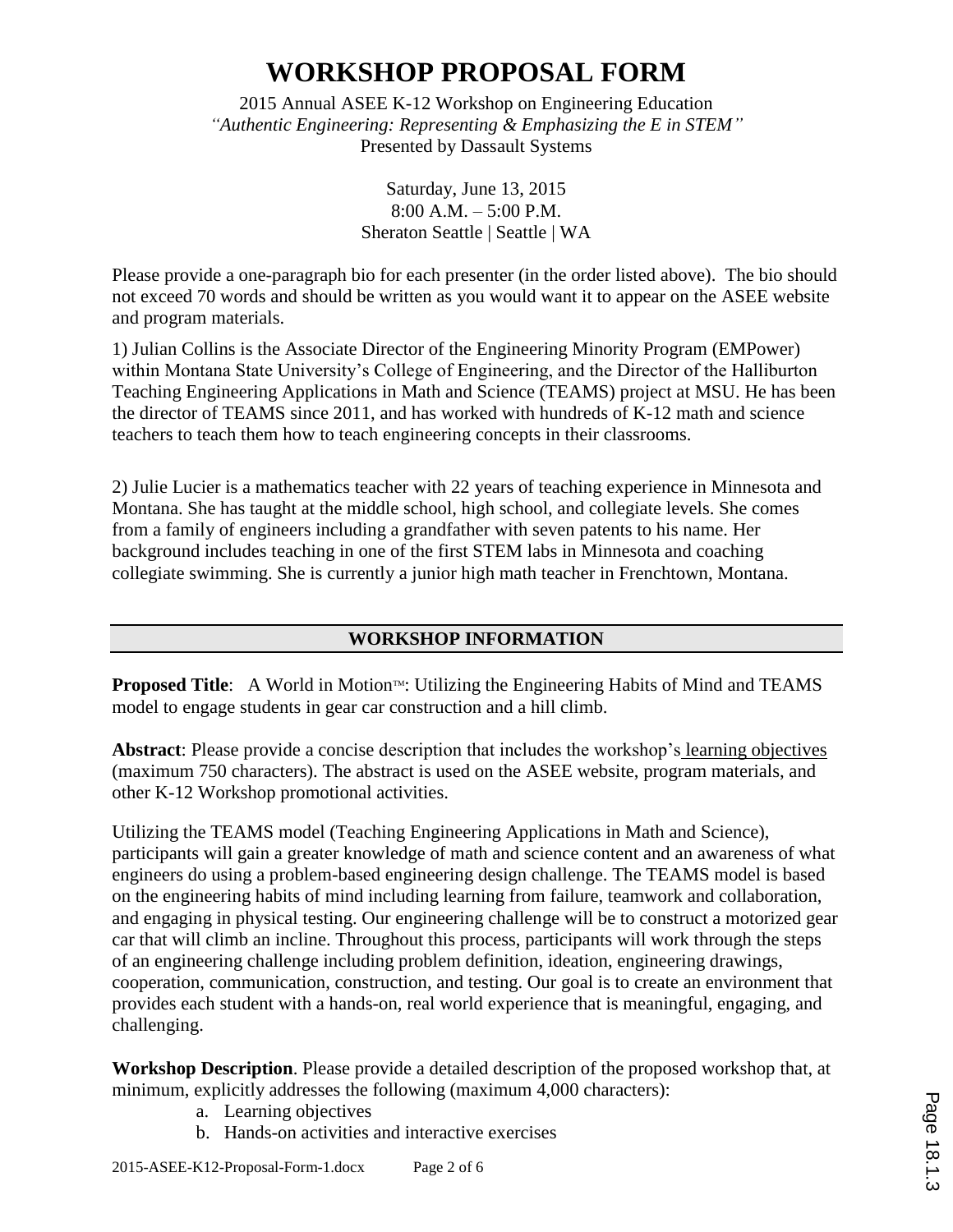2015 Annual ASEE K-12 Workshop on Engineering Education *"Authentic Engineering: Representing & Emphasizing the E in STEM"* Presented by Dassault Systems

> Saturday, June 13, 2015 8:00 A.M. – 5:00 P.M. Sheraton Seattle | Seattle | WA

- c. Materials that participants can take with them
- d. Practical application for teachers and outreach staff

Utilizing the TEAMS model (Teaching Engineering Applications in Math and Science), participants will gain a greater knowledge of math and science content and an awareness of what engineers do. Our goal is to enhance mathematics and science teaching by helping K-12 teachers incorporate engineering applications in their classrooms. To obtain this goal, we will create a learning environment that provides diverse participants with a hands-on, real world experience that is engaging and challenging. We will encourage our participants to be open-minded, optimistic, perseverant, and creative. We will focus on three tenets of the engineering habits of mind including learning from failure, teamwork and collaboration, and engaging in physical testing.

Participants will actively participate using a problem-based engineering design challenge. Our engineering challenge will be to construct a motorized gear car that will climb an incline. Throughout this process, participants will work through the steps of an engineering challenge including problem definition, ideation, engineering drawings, cooperation, communication, construction, and testing.

We will begin by discussing bicycle gears and how they work. Participants will learn about gear trains, driver gear, driven gear, gear ratio, and compound gears. We will discuss what type of gear ratio is necessary to increase torque which is the power necessary to climb an incline. We will proceed to a parts inventory and move to the design and build phase. To allow our participants to experience product refinement in the time allotted, we will discuss and demonstrate a car with a 3:1 gear ratio and explain that they will need more torque to climb the incline. Once participants have a prototype to test, they will sketch their model on a design sheet and proceed to the ramp for testing. At the ramp, torque will be measured prior to the hill climb.

Throughout our presentation, numerous scientific concepts will be discussed including force, friction, torque, simple machines, and gears. Participants will also utilize several math standards including the concept of ratio, ratio language and proportional relationships.

Participants will receive a ten-day unit plan with all resources and necessary information in detail. They will also receive all student worksheets including pre-test and post-test, teamwork worksheet, design sheet, several gear ratio and rotation worksheets, design log, ramp ticket, and final conclusions worksheet. Information about the build materials and funding grants will also be provided.

**Authentic Engineering Connection.** Identify and describe how you will explicitly address the ways in which your lesson or activity is representative of the processes, habits of mind and practices used by engineers, or is demonstrative of work in specific engineering fields.<sup>i</sup> At least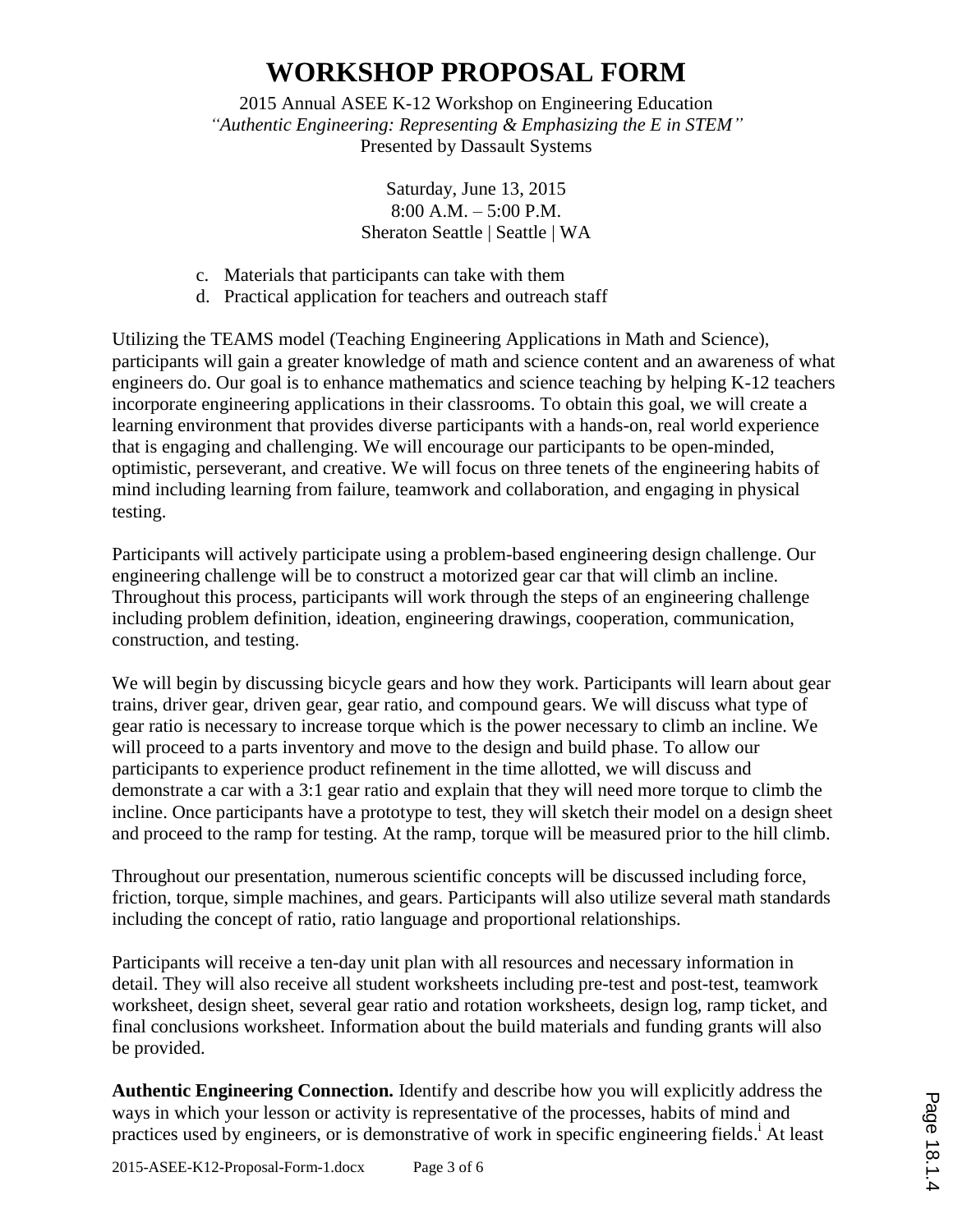2015 Annual ASEE K-12 Workshop on Engineering Education *"Authentic Engineering: Representing & Emphasizing the E in STEM"* Presented by Dassault Systems

> Saturday, June 13, 2015 8:00 A.M. – 5:00 P.M. Sheraton Seattle | Seattle | WA

one of those must be within the first four listed, below; i.e., do not only check "other". Check all that apply:

- $\boxtimes$  Use of an engineering design process that has at least one iteration/improvement
- $\boxtimes$  Attention to specific engineering habits of mind
- $\boxtimes$  Attention to engineering practices (as described in the NGSS/Framework and as practiced by engineers)
- $\Box$  Attention to specific engineering careers or fields related to the lesson/activity
- $\Box$  Other (please describe below)

Provide a description of how you will explicitly address these aspects of authentic engineering in your workshop (maximum 2,000 characters):

- **1. Use of an engineering design process that has at least one iteration/improvement.** We hope that our participants have time to make improvements to their first model. If they don't, we are certain that they will know what changes they would make if they had time to make modifications. In previous sessions, most teams needed three to five models to design a car that would climb the ramp.
- **2. Attention to specific engineering habits of mind.** Our participants will work in **teams**. Successful teams will communicate and **collaborate** to produce the best product possible. Our participants will be engaging in **physical testing** as they move from design phase to testing phase.
- 3. **Attention to engineering practices** (as described in the NGSS/Framework and as practiced by engineers).

Our lesson incorporates all of the NGSS Middle School Engineering Design standards as follows:

- Participants will be defining a design problem that can be solved through the development of an object or tool that includes multiple criteria and contraints (MS-ETS1-1).
- Participants will develop a model, test the model, and modify it to generate data to test ideas about designed systems (MS-ETS1-4).
- Participants will analyze and interpret data to determine similarities and differences in findings. They may combine parts of different solutions to create a model that is better than any of its predecessors (MS-ETS1-3) .
- Participants will evaluate competing design solutions based on design criteria (MS-ETS1-2).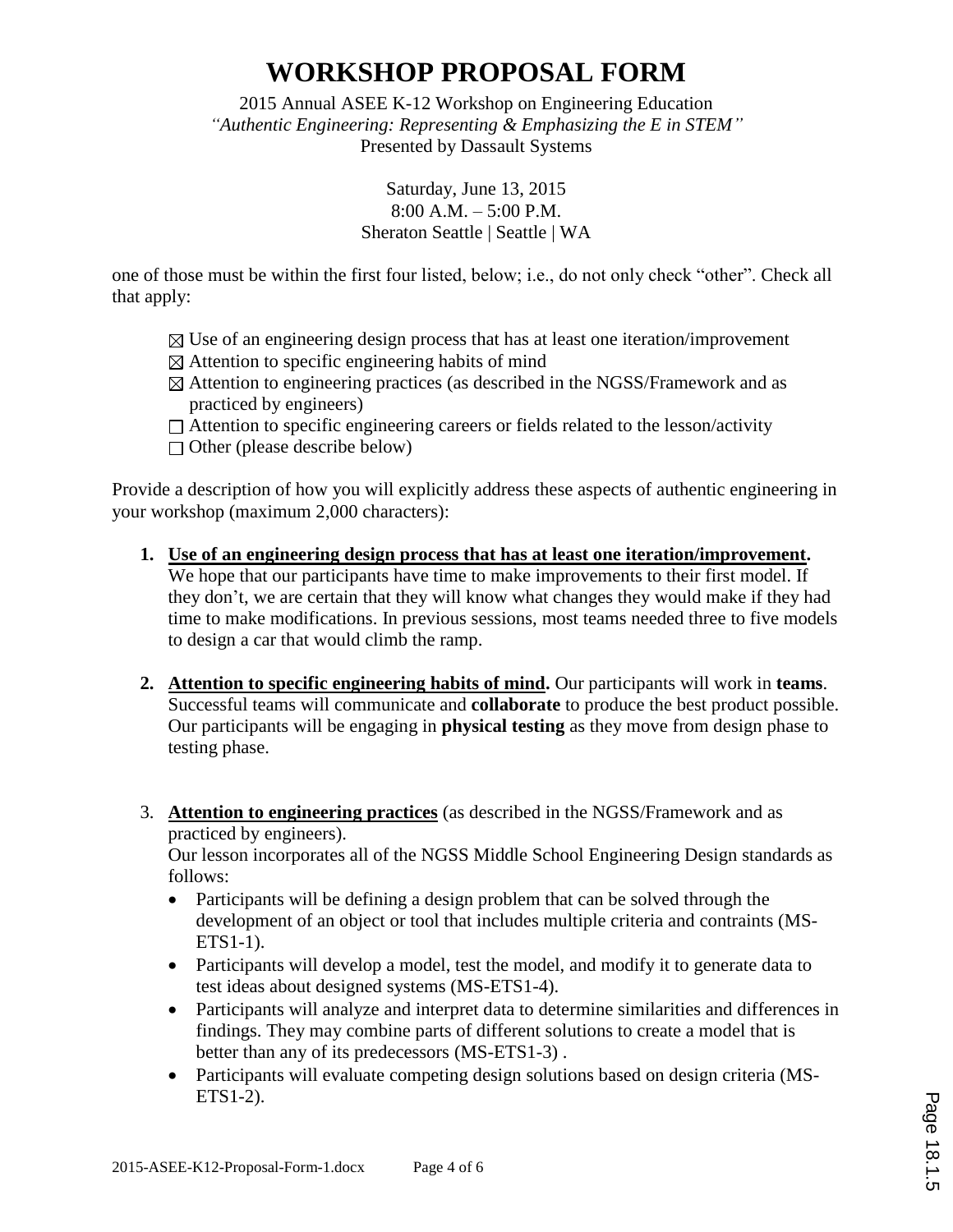2015 Annual ASEE K-12 Workshop on Engineering Education *"Authentic Engineering: Representing & Emphasizing the E in STEM"* Presented by Dassault Systems

> Saturday, June 13, 2015 8:00 A.M. – 5:00 P.M. Sheraton Seattle | Seattle | WA

**Diversity.** This year is the American Society for Engineering Education's "Year of Action on Diversity." It is essential that we have a diverse engineering workforce to solve diverse problems. To do that and to have an engineering-literate public, it is essential that we reach *every* preK-12 student with high-quality engineering education, drawing on issues of access and equity in the classroom and in the curriculum. Reviewers would like to know how your proposed workshop will address diversity.

Provide a description of how you will explicitly address diversity  $-e.g.,$  diversity with respect to gender/sex, ethnicity or race, special education inclusion, socio-economic status, or LGBT status – in your workshop (maximum 2,000 characters):

Because our challenge is a hands-on, real world experience, it is appropriate and challenging for all participants. Ms. Lucier utilizes this project in general population problem solving classes that are not ability-based or electives. Creating non-homogenous groups ensures as much diversity within groups as possible.

Are there any online components to the proposal or presentation? (Note that these online components may only be available to presenters or those who have their wireless subscriptions, since wireless may not be available during the workshop sessions.)

 $\boxtimes$  No  $\Box$  Yes

Please describe:

Grade Level Target Audience (check all that apply):  $\Box$  Primary (EC–2)  $\Box$  Elementary (3–5)  $\boxtimes$  Middle School (6-8)  $\Box$  High School (9-12)

Maximum Number of Participants:

20

If this number is greater than 25, please describe how your workshop will equally engage all participants.

All Seating is Classroom (tables and chairs).